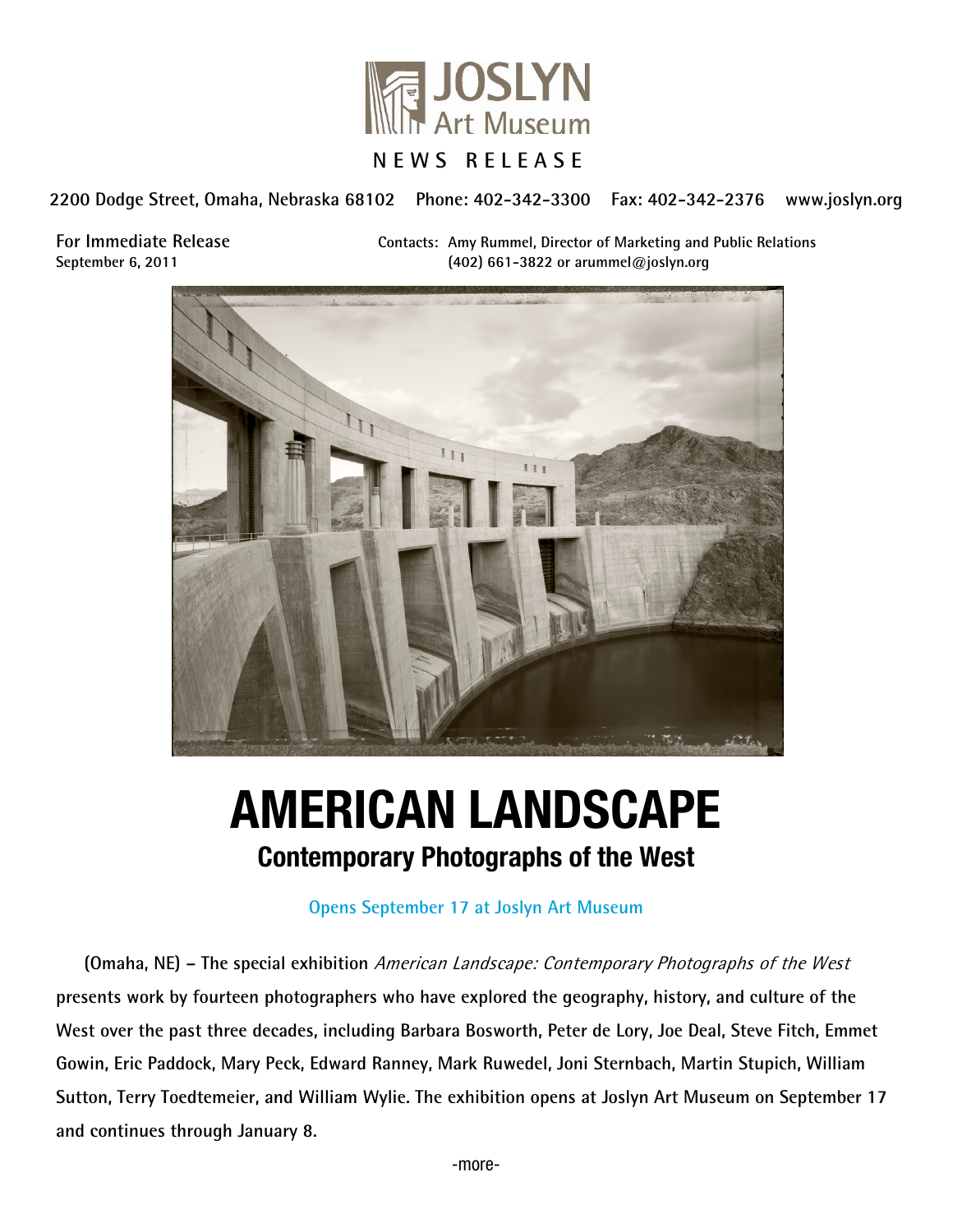#### add 1-1-1-1 *American Landscape: Contemporary Photographs of the West*

**American photography underwent a profound shift in the 1970s. No longer able to reconcile the heroic vistas typified by Ansel Adams' views of the High Sierra with the realities of their contemporary surroundings, photographers began to acknowledge the urban and suburban landscape, recording its difficult failures as well as its day-to-day joys.** 

**Since that time, a following generation of artists has created a direct and clear-eyed appraisal of the American West that incorporates the entire landscape picturing not only its topography, but also the evidence of exploration, settlement, and development. Their work is not without the lyricism and elegance that has always characterized American landscape photography, but they are more likely to engage a local view — a highway crossing, the footprint of an abandoned factory, or the watershed of a river — than the distant and mythic horizon. Several of these artists have concentrated on the subtle terrain of the Great Plains — the "West" that settlers first knew after crossing the Missouri River. Depicting the landscape with a formal language that is often restrained and spare, these images also reveal the influence of the West's earliest photographers, who first described this territory in the 1860s and 1870s.** 

American Landscape: Contemporary Photographs of the West **acknowledges our mark on the land and our place within it. The built environment — from nineteenth-century engineering projects to twentieth-**

## MAJOR SPONSORS



Contributing Sponsor WOODMENJL

Additional Support provided by: Joslyn's Bodmer Society Joslyn's Contemporary Art Society**CAM** Nebraska ARTS COUNCIL



-more-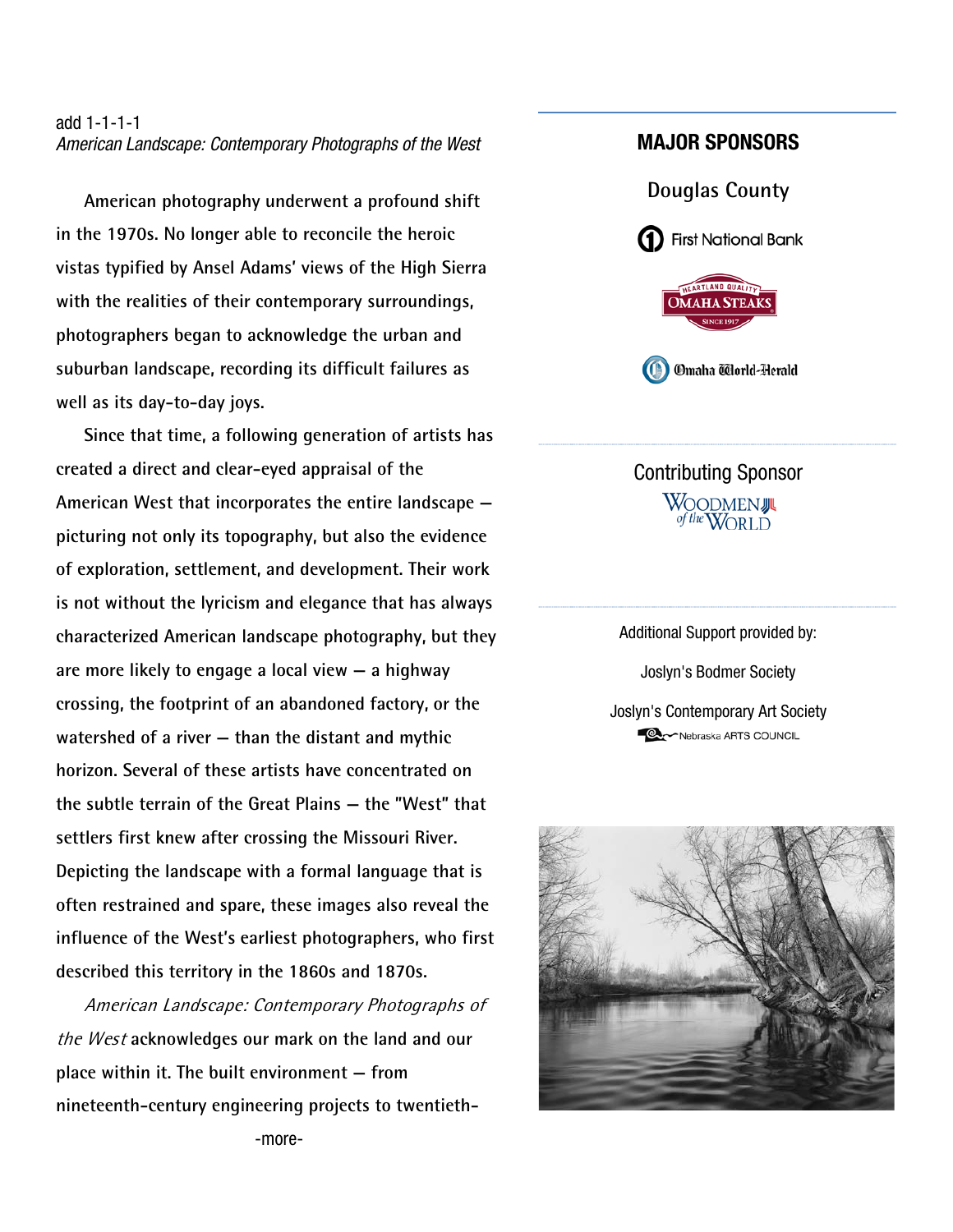# add 2-2-2-2 *American Landscape: Contemporary Photographs of the West*

**century earthworks — is understood not as an intrusion, but as an equally important element of the landscape. But there is also the pleasure to be found in the late afternoon sun coursing across the prairie, or the graceful profile of a ridge seen through a car window. Together, these artists find a balance between our desire for wilderness and open space with the realities of the modern West and the complex legacy of our past.**

## **Exhibition Events & Programs**

# Curator Gallery Talks

**Thursdays @ 6:30 pm: September 22, October 27, January 5 View the exhibition with Toby Jurovics, Joslyn's Chief Curator and Holland Curator of American Western Art. Free with regular Museum admission.** 

# Along the Elkhorn River: Understanding our Local Watershed

## **Saturday, October 1; 1–3 pm**

**Join Toby Jurovics and Professor Alan Kolok in a discussion about the Elkhorn River watershed. Speakers will address the natural and cultural history of the river and ecological studies taking place at the Elkhorn River Research Station. Following the discussion, Dr. Kolok will lead a tour of the research station for interested participants (space is limited for the optional tour; registration details at joslyn.org). Free with regular Museum admission.** 

This event is sponsored by Joslyn Art Museum, UNO – Service Learning Academy, and UNMC.

# Prints in Landscape: 3-Film Series

**Tuesdays @ 7 pm, November 1, 8, 15** 

**Film Streams, in partnership with Joslyn Art Museum, will present three films about the modern West. Each screening will be introduced by a curator, critic, or artist.** 

- **November 1:** *Rancho Deluxe*
- November 8: *Lone Star*
- **November 15:** The Last Picture Show

**Regular Film Streams ticket prices. Visit filmstreams.org.** 

#### Artist Panel Discussion

# **Sunday, November 13; 1–3 pm**

**Join Steve Fitch, Martin Stupich, and William Wylie as they discuss their photographs in the exhibition. Introduced and moderated by Joslyn Chief Curator Toby Jurovics, the afternoon will conclude with a gallery walkthrough with the artists. Free with regular Museum admission.**